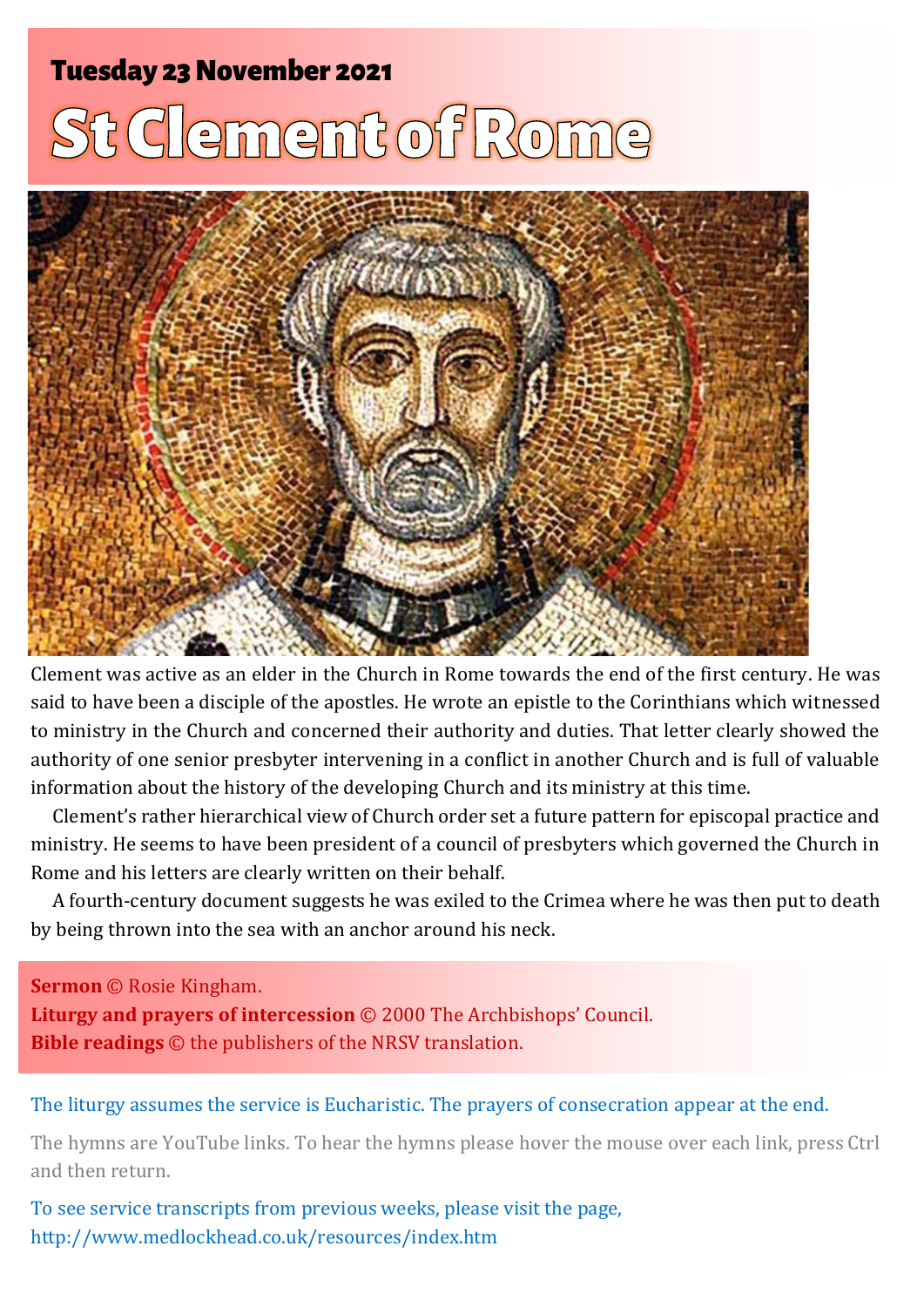#### **Introduction and welcome**

#### **The Welcome**

In the name of the Father, and of the Son, and of the Holy Spirit

All **Amen.**

The Lord be with you

All **And also with you.**

### **The Preparation**

All **Almighty God,**

**to whom all hearts are open, all desires known, and from whom no secrets are hidden: cleanse the thoughts of our hearts by the inspiration of your Holy Spirit, that we may perfectly love you, and worthily magnify your holy name; through Christ our Lord. Amen.**

Our Lord Jesus Christ said:

The first commandment is this: 'Hear, O Israel, the Lord our God is the only Lord. You shall love the Lord your God with all your heart, with all your soul, with all your mind, and with all your strength.'

And the second is this: 'Love your neighbour as yourself.' There is no other commandment greater than these. On these two commandments hang all the law and the prophets.

#### All **Amen. Lord, have mercy.**

Christ calls us to share the heavenly banquet of his love with all the saints in earth and heaven. Therefore, knowing our unworthiness and sin, let us confess our sins in penitence and faith, firmly resolved to keep God's commandments and to live in love and peace with all.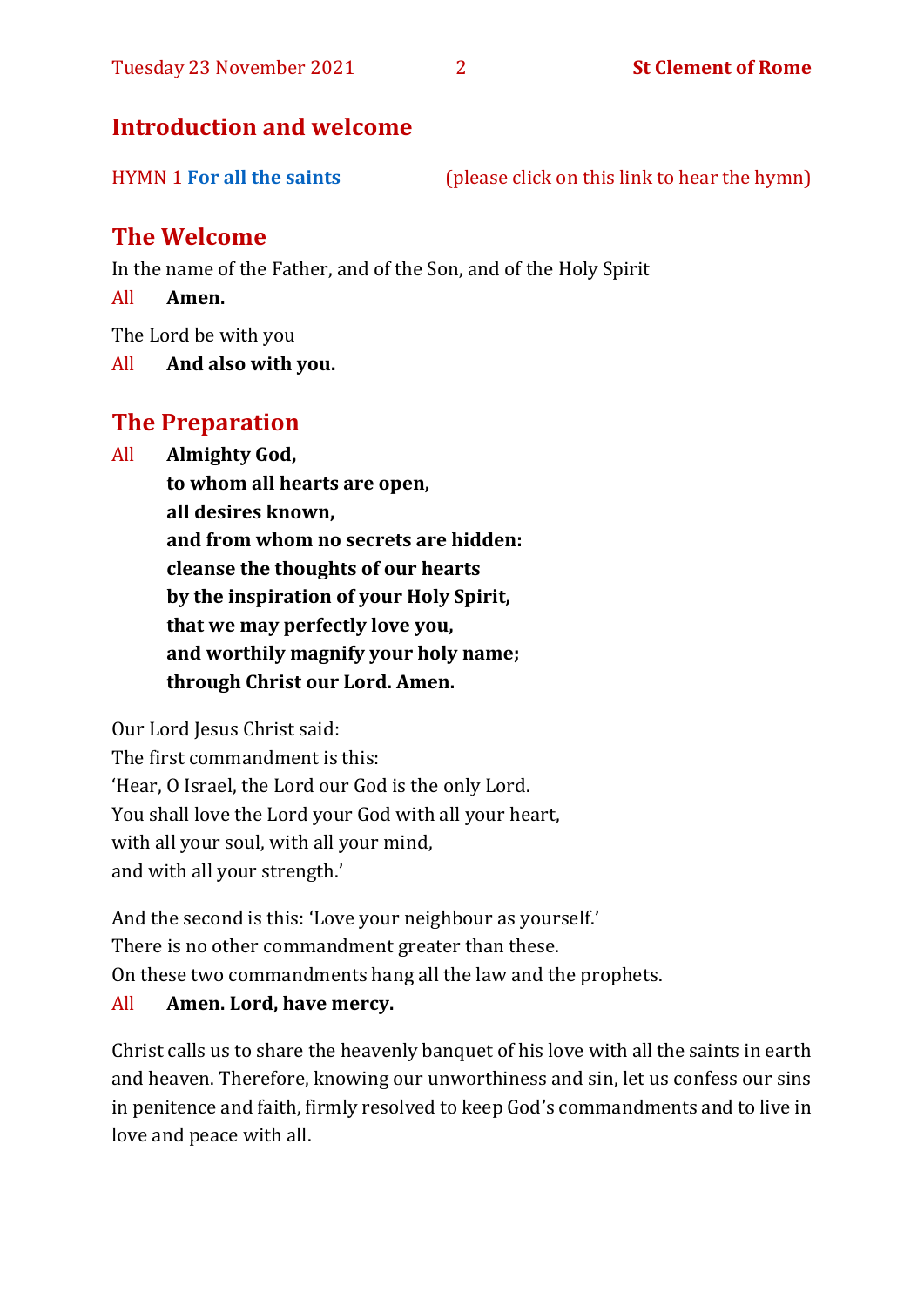All **Almighty God, our heavenly Father, we have sinned against you and against our neighbour in thought and word and deed, through negligence, through weakness, through our own deliberate fault. We are truly sorry and repent of all our sins. For the sake of your Son Jesus Christ, who died for us, forgive us all that is past and grant that we may serve you in newness of life to the glory of your name. Amen.**

Almighty God,

who forgives all who truly repent, have mercy upon you, pardon and deliver you from all your sins, confirm and strengthen you in all goodness, and keep you in life eternal; through Jesus Christ our Lord. All **Amen.**

#### **The Gloria**

This Gloria is sung to the tune of 'Cwm Rhondda'. Click **[here](https://www.youtube.com/watch?v=l71MLQ22dIk)** for the tune.

All **Glory be to God in Heaven, Songs of joy and peace we bring, Thankful hearts and voices raising, To creation's Lord we sing. Lord we thank you, Lord we praise you, Glory be to God our King: Glory be to God our King. Lamb of God, who on our shoulders, Bore the load of this world's sin; Only Son of God the Father, You have brought us peace within. Lord, have mercy, Christ have mercy,**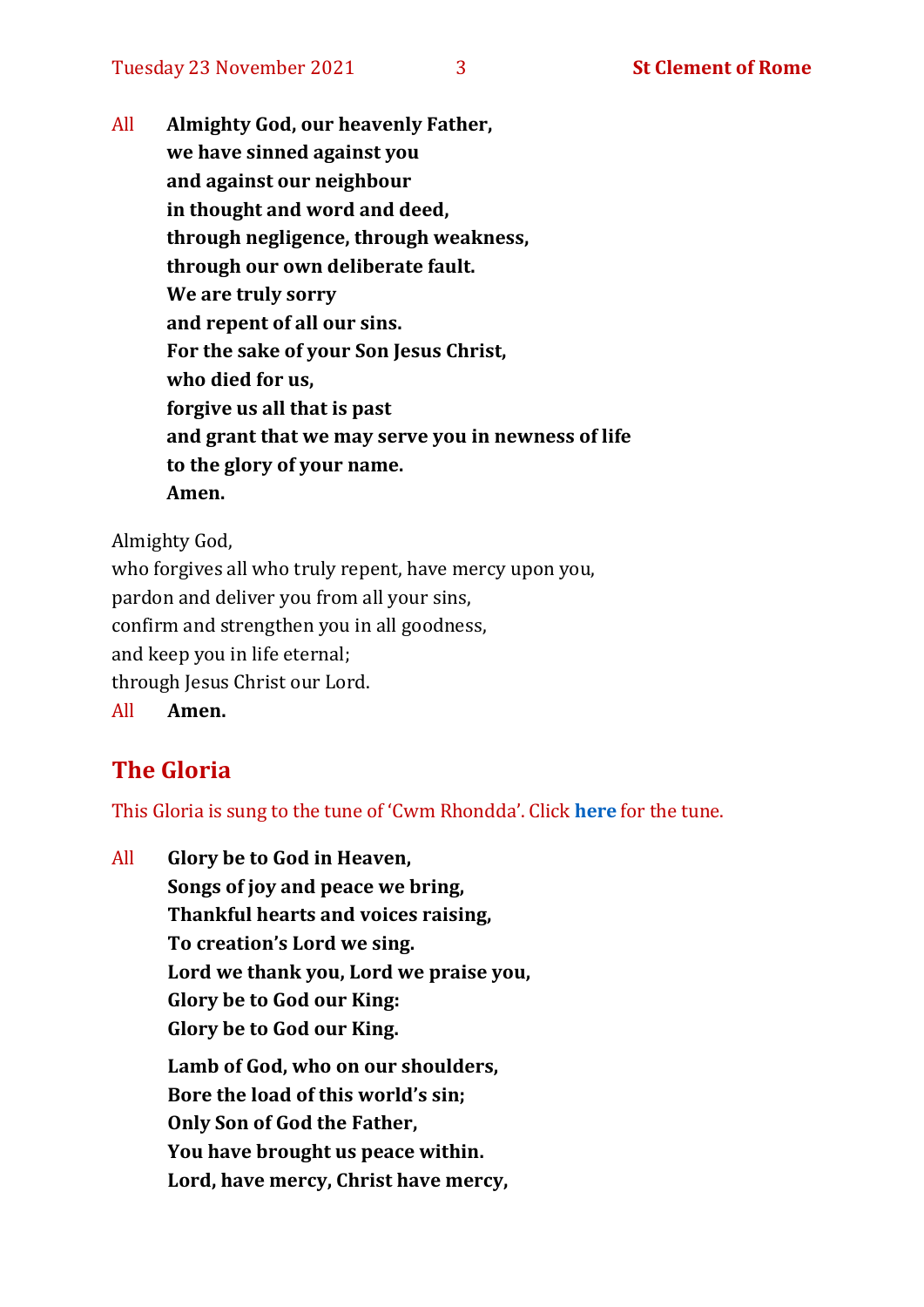**Now your glorious reign begin: Now your glorious reign begin.**

**You O Son of God are Holy, You we praise with one accord. None in heav'n or earth is like you, Only you are Christ the Lord. With the Father and the Spirit, Ever worshipped and adored: Ever worshipped and adored.**

#### **The Collect for St Clement**

Creator and Father of eternity, whose martyr Clement bore witness with his blood to the love he proclaimed and the gospel that he preached: give us thankful hearts as we celebrate your faithfulness revealed to us in the lives of your saints and strengthen us in our pilgrimage as we follow your Son, Jesus Christ our Lord, who is alive and reigns with you, in the unity of the Holy Spirit, one God, now and for ever. All **Amen.**

#### **First reading**

A reading from the book of Proverbs

A soft answer turns away wrath, but a harsh word stirs up anger. The tongue of the wise dispenses knowledge, but the mouths of fools pour out folly. The eyes of the Lord are in every place, keeping watch on the evil and the good. A gentle tongue is a tree of life, but perverseness in it breaks the spirit. *Proverbs 15:1–4* 

This is the Word of the Lord

All **Thanks be to God.**

### **Second reading**

A reading from the Letter of St Paul to the Philippians

Brothers and sisters, join in imitating me, and observe those who live according to the example you have in us. For many live as enemies of the cross of Christ; I have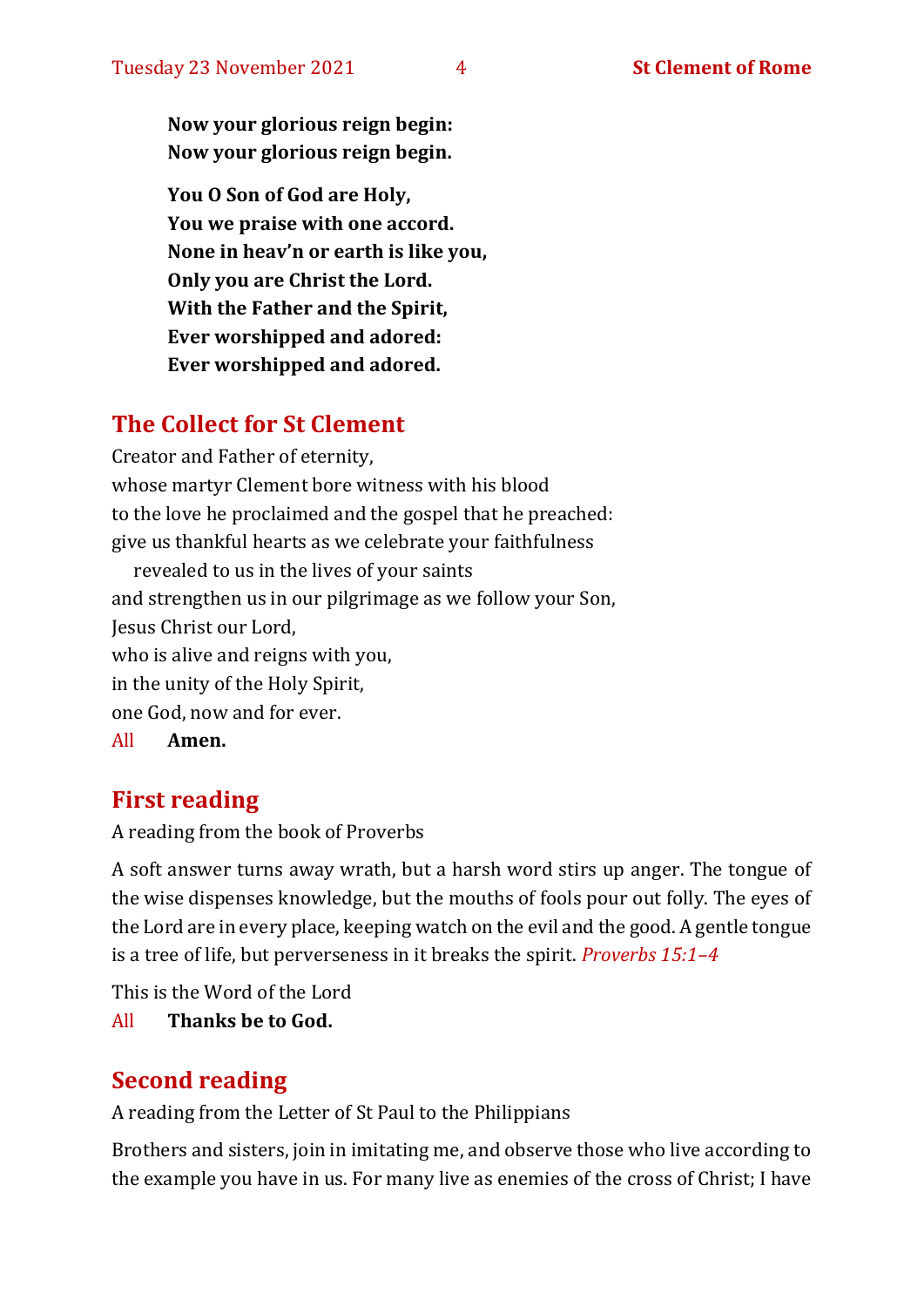often told you of them, and now I tell you even with tears. Their end is destruction; their god is the belly; and their glory is in their shame; their minds are set on earthly things.

But our citizenship is in heaven, and it is from there that we are expecting a Saviour, the Lord Jesus Christ. He will transform the body of our humiliation that it may be conformed to the body of his glory, by the power that also enables him to make all things subject to himself. Therefore, my brothers and sisters, whom I love and long for, my joy and crown, stand firm in the Lord in this way, my beloved. I urge Euodia and I urge Syntyche to be of the same mind in the Lord. Yes, and I ask you also, my loyal companion, help these women, for they have struggled beside me in the work of the gospel, together with Clement and the rest of my co-workers, whose names are in the book of life. *Philippians 3:17—4:3* 

This is the Word of the Lord

All **Thanks be to God.**

HYMN 2 **[Kyrie Eleison](https://www.youtube.com/watch?v=eeG-2o0dvtk)** ('Lord have mercy') (click on this link to hear the hymn)

#### **Gospel reading**

Hear the Gospel of our Lord Jesus Christ according to Luke

#### All **Glory to you O Lord.**

Jesus noticed how the guests chose the places of honour, so he told them a parable. 'When you are invited by someone to a wedding banquet, do not sit down at the place of honour, in case someone more distinguished than you has been invited by your host; and the host who invited both of you may come and say to you, "Give this person your place," and then in disgrace you would start to take the lowest place. But when you are invited, go and sit down at the lowest place, so that when your host comes, he may say to you, "Friend, move up higher"; then you will be honoured in the presence of all who sit at the table with you. For all who exalt themselves will be humbled, and those who humble themselves will be exalted.' *Luke 14:7–11*

This is the Gospel of the Lord

#### All **Praise to you O Christ.**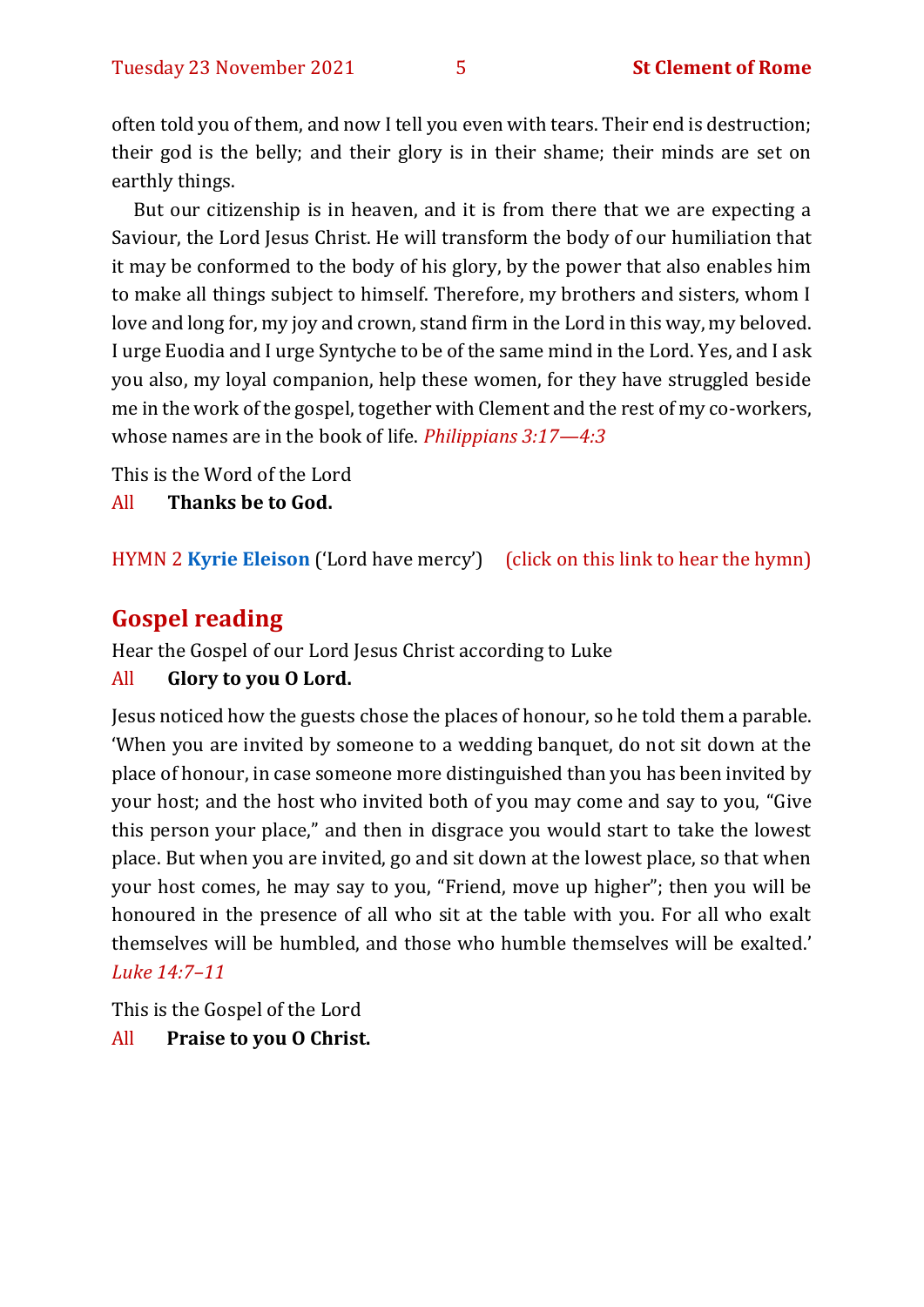#### **Sermon**

Clement of Rome, or Pope Clement 1, was an elder/bishop in Rome during the last half of the first century. We do not know a lot about him: we do know that he was the fourth Bishop of Rome (after St Peter, Linus and Cletus) and that he wrote a letter on behalf of the church of Rome to the church of Corinth, around A.D. 95. He was probably ordained by St Peter. We also know that he died in Greece during the reign of the Roman emperor Trajan. The tradition is that Clement was banished from Rome and was set to work in a stone quarry. Finding on his arrival that the prisoners were suffering from lack of water, he knelt down in prayer. Looking up, he saw a lamb on a hill, went to where the lamb had stood and struck the ground with his pickaxe, releasing a gushing stream of clear water. This miracle resulted in the conversion of large numbers of the local pagans and his fellow prisoners to Christianity. As punishment, Clement was martyred by being tied to an anchor and thrown from a boat into the Black Sea. He is the patron saint of marble-workers, mariners and tanners.

Clement of Rome's letter to the Corinthians is a beautiful letter, which tells us a lot about the divided early church and contains inspiration and exhortations to abandon the divisions caused by pride and live in a Christlike manner. He speaks of Christ's love for us, and the love and compassion and humility we should have towards others.

And really, don't we still need this advice today? The Christian church is still divided, various branches still think their way of worshipping is better than any other, people still act without compassion towards each other. Indeed, we have less excuse than the early church at Corinth because we have been told and shown this many more times than they have!

So why don't we do it? I suppose the answer is that it's hard. It's human nature to want to be right, to think that we are more important than anyone else, that our way is best. However, like St Clement, and all the saints, we are sanctified, made holy, by baptism and faith, by the grace of God and in the love of Christ. We have been given the Holy Spirit to sustain and encourage us in our work for the Kingdom. So we should all strive, through prayer and worship, to be like St Clement. Not martyrs (I hope) but spending our life, our work and our worship to the greater glory of God.

As we approach Advent, we should look to making our hearts ready to receive the Christ-child, so here is a passage from Clement's letter to the Corinthians – I hope it inspires and comforts you as it did me.

'Let our whole body, then, be preserved in Christ Jesus; and let everyone be subject to his neighbour, according to the special gift bestowed upon him. Let the strong not despise the weak, and let the weak show respect unto the strong. Let the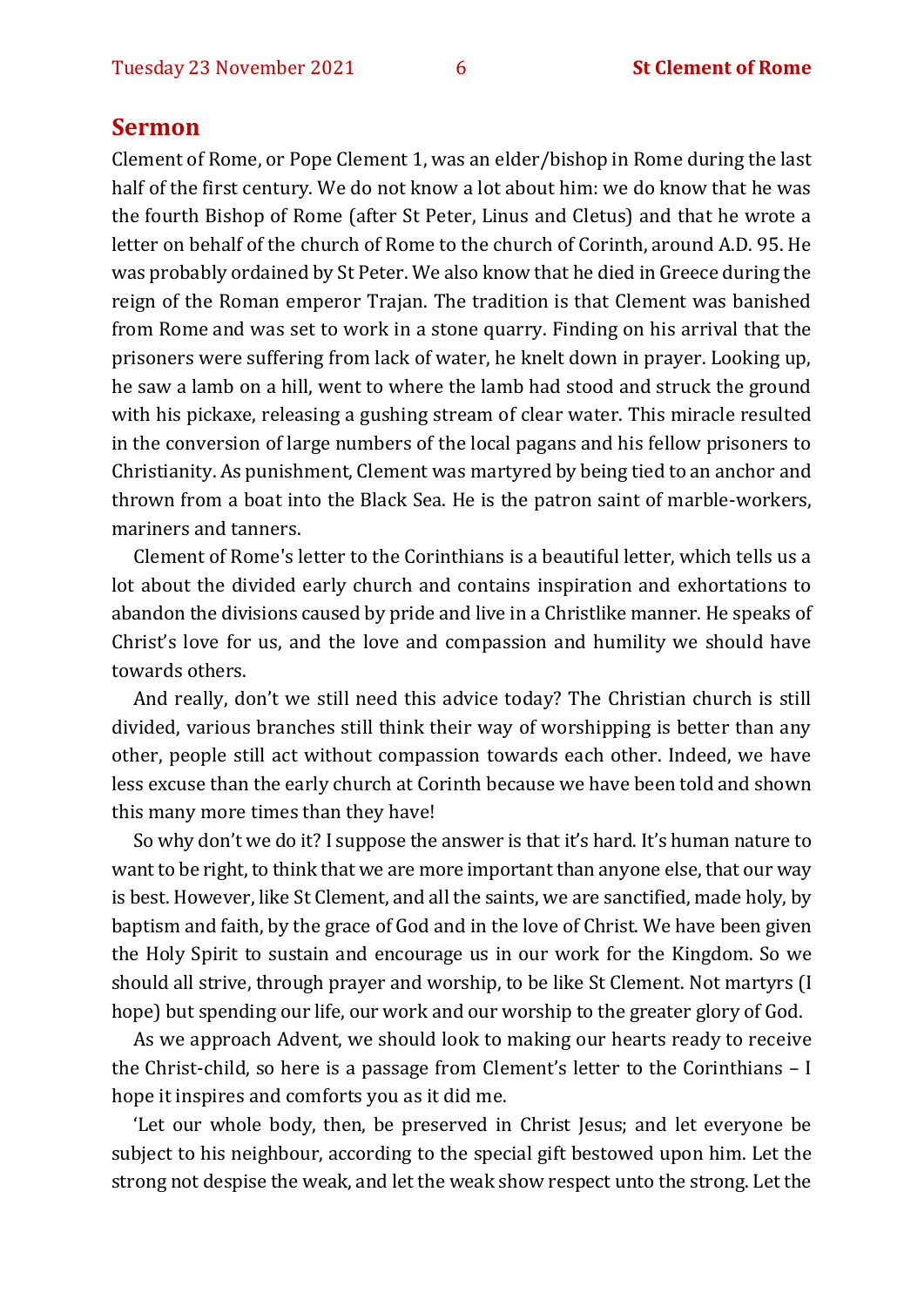rich man provide for the wants of the poor; and let the poor man bless God, because He hath given him one by whom his need may be supplied. Let the wise man display his wisdom, not by words, but through good deeds. Let the humble not bear testimony to himself, but leave witness to be borne to him by another. Let him that is pure in the flesh not grow proud of it, and boast, knowing that it was another who bestowed on him the gift of continence. Let us consider, then, brethren, of what matter we were made, who and what manner of beings we came into the world, as it were out of a sepulchre, and from utter darkness. He who made us and fashioned us, having prepared His bountiful gifts for us before we were born, introduced us into His world. Since, therefore, we receive all these things from Him, we ought for everything to give Him thanks; to whom be glory for ever and ever. Amen.'

#### **The Creed**

Do you believe and trust in God the Father, the source of all being and life, the one for whom we exist?

#### All **We believe and trust in him.**

Do you believe and trust in God the Son, who took our human nature, died for us and rose again?

#### All **We believe and trust in him.**

Do you believe and trust in God the Holy Spirit, who gives life to the people of God and makes Christ known in the world?

#### All **We believe and trust in him.**

This is the faith of the Church.

All **This is our faith. We believe and trust in one God, Father, Son and Holy Spirit. Amen.**

#### **Prayers of intercession**

Loving heavenly Lord, help us to follow the real Jesus. Give us the courage to leave behind all the many, many imposter Jesuses.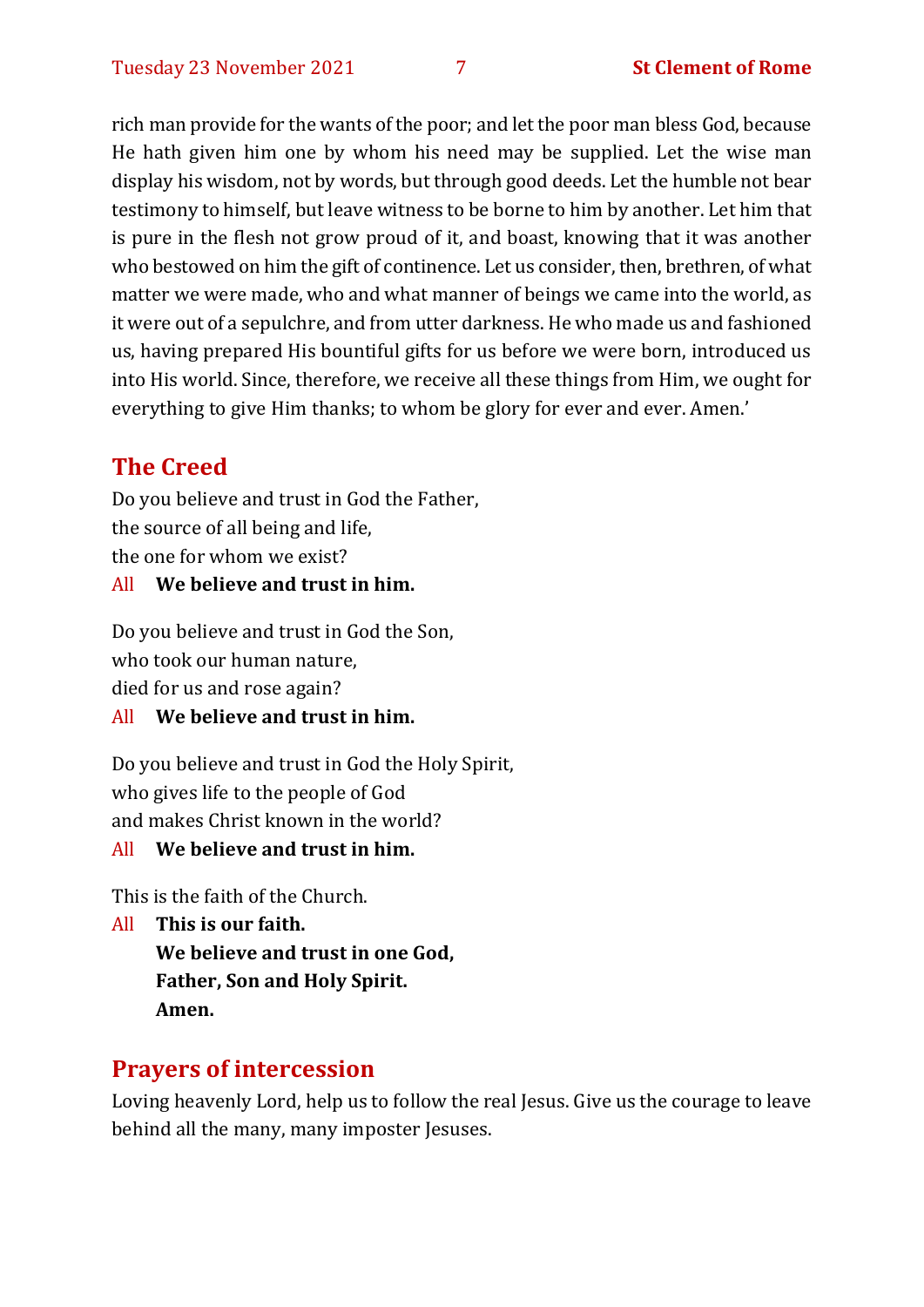Lord in your mercy

#### All **Hear our prayer.**

Loving Heavenly Lord, help your Church to reflect you. Help us to put aside compromise with the world and return to you everything that is properly yours. Lord in your mercy

#### All **Hear our prayer.**

Loving Heavenly Lord, help the world to stop worshipping itself and to transfer its worship to you. We pray for those who, like Caesar long ago, who take the glory that is yours.

Lord in your mercy

#### All **Hear our prayer.**

Loving heavenly Lord, we pray for those who are poorly, whether in body, mind, or spirit. We pray especially for those whose healing requires a readjustment of life: show them how to turn to you.

Lord in your mercy

#### All **Hear our prayer.**

Loving heavenly Lord, we pray for those who have today passed from this world and into the next. We pray for their families, friends and all you mourn them. Lord in your mercy

#### All **Hear our prayer.**

Merciful Father,

All **accept these prayers for the sake of your Son, our Saviour Jesus Christ. Amen.**

#### **The peace**

Unto us a child is born, unto us a son is given, and his name shall be called the Prince of Peace.

The peace of the Lord be always with you,

#### All **And also with you.**

HYMN 3 **[When the saints go marching in](https://www.youtube.com/watch?v=advlnJPEbEw)** (click on this link to hear the hymn)

The liturgy of the Communion Service appears below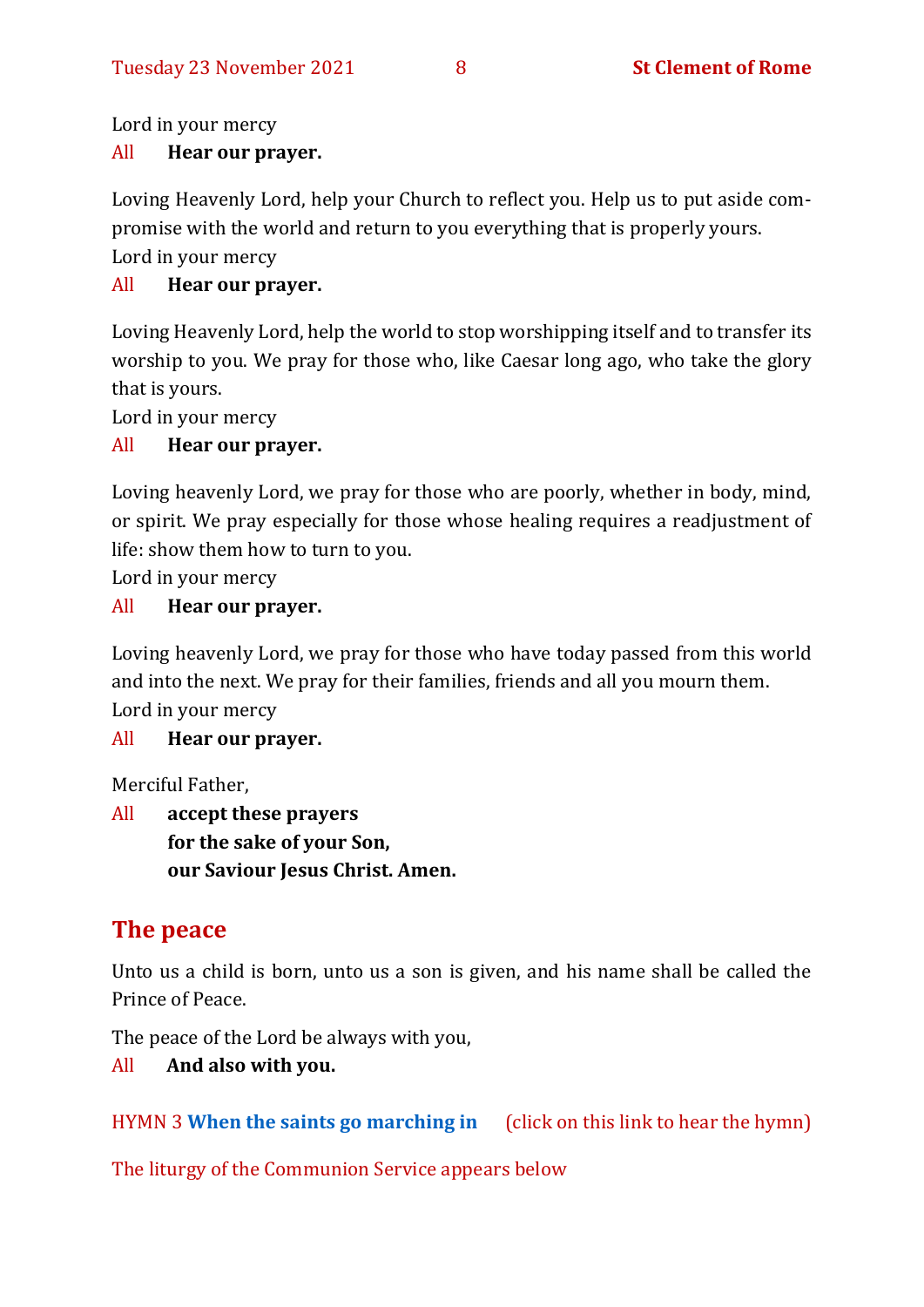# The Dismissal

May Christ who makes saints of sinners, who has transformed those we remember today, raise and strengthen you that you may transform the world; and the blessing of God the Almighty: Father, Son, and Holy Spirit, be with you now and remain with you always.

#### All **Amen.**

HYMN 4 **[Holy Spirit come to us](https://www.youtube.com/watch?v=zasyz-tJkOg)** (please click on this link to hear the hymn)

Go in peace to love and serve the Lord.

All **In the name of Christ. Amen.**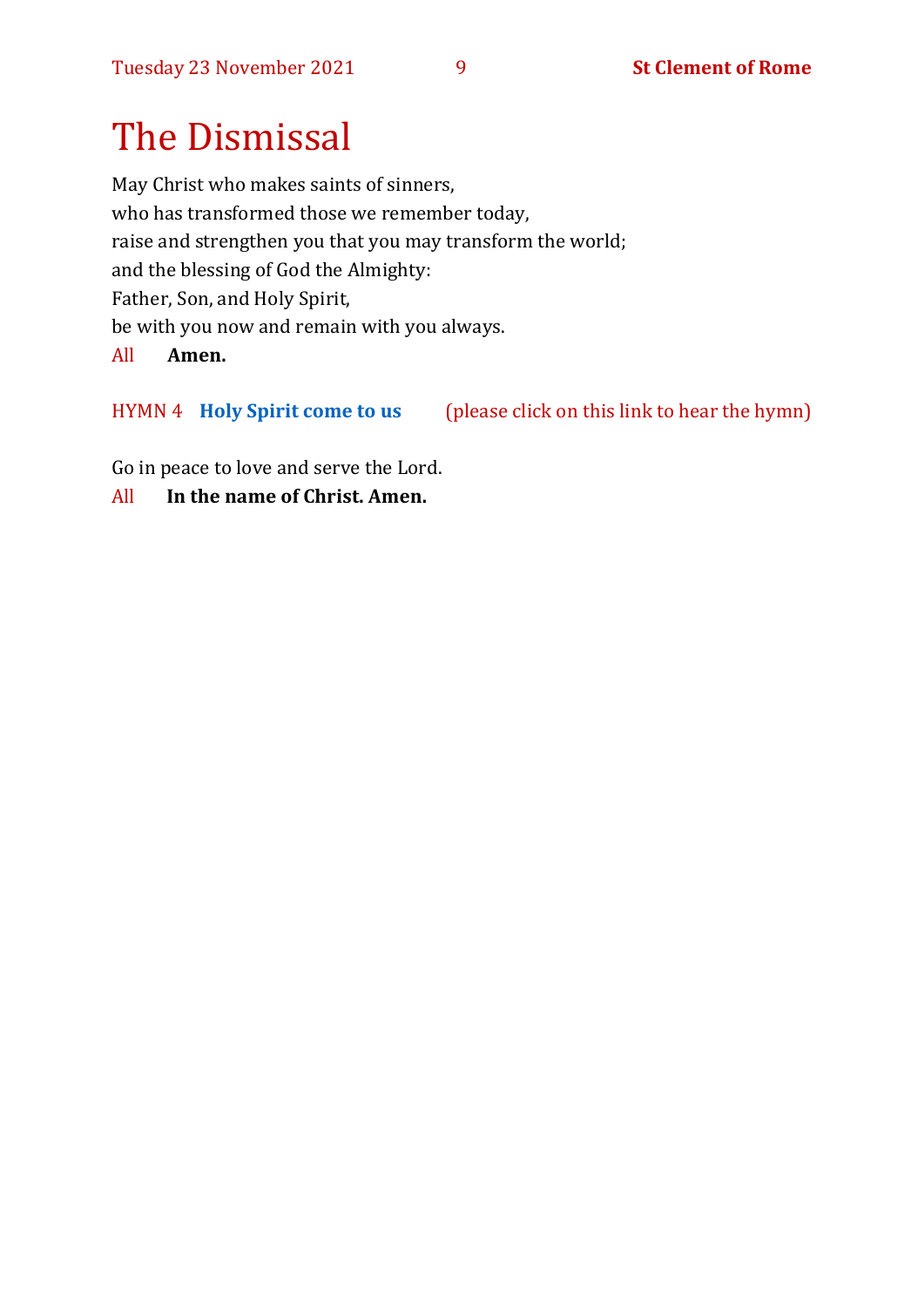## The Liturgy of the Sacrament

#### Eucharistic Prayer (prayer E)

The Lord be with you

#### All **and also with you.**

Lift up your hearts.

#### All **We lift them to the Lord.**

Let us give thanks to the Lord our God.

#### All **It is right to give thanks and praise.**

It is indeed right, our duty and our joy, always and everywhere to give you thanks, holy Father, almighty and eternal God, through Jesus Christ our Lord. And now we give thanks, most gracious God, surrounded by a great cloud of witnesses and glorified in the assembly of your saints. The glorious company of apostles praise you. The noble fellowship of prophets praise you. The white-robed army of martyrs praise you. We, your holy Church, acclaim you. In communion with angels and archangels, and with all who served you on earth and worship you now in heaven, we raise our voice to proclaim your glory, for ever praising you and saying:

All **Holy, holy, holy Lord, God of power and might, heaven and earth are full of your glory. Hosanna in the highest. Blessed is he who comes in the name of the Lord. Hosanna in the highest.**

We praise and bless you, loving Father, through Jesus Christ, our Lord; and as we obey his command, send your Holy Spirit, that broken bread and wine outpoured may be for us the body and blood of your dear Son.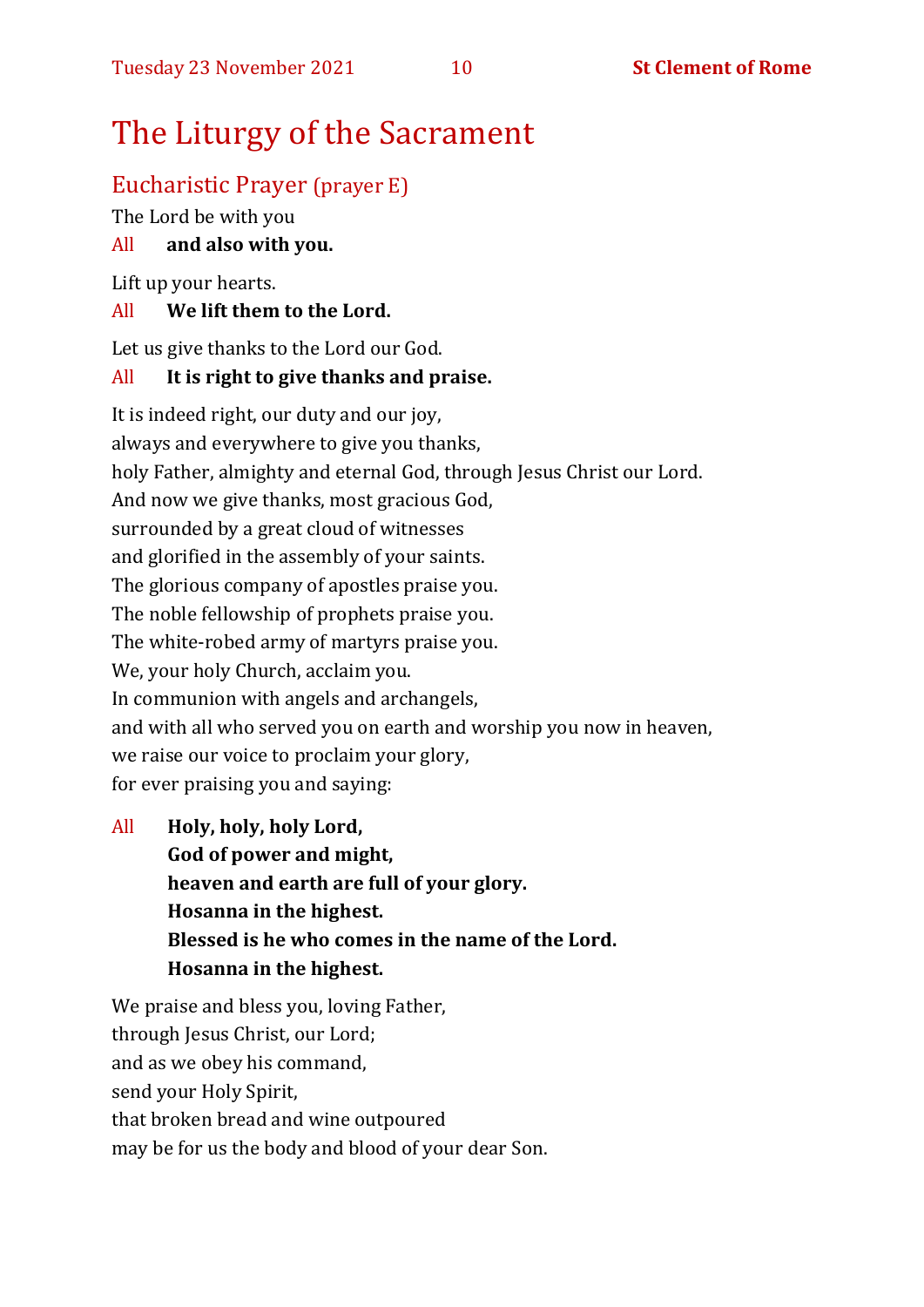On the night before he died he had supper with his friends and, taking bread, he praised you. He broke the bread, gave it to them and said: Take, eat; this is my body which is given for you; do this in remembrance of me.

When supper was ended he took the cup of wine. Again he praised you, gave it to them and said: Drink this, all of you; this is my blood of the new covenant, which is shed for you and for many for the forgiveness of sins. Do this, as often as you drink it, in remembrance of me.

So, Father, we remember all that Jesus did, in him we plead with confidence his sacrifice made once for all upon the cross.

Bringing before you the bread of life and cup of salvation, we proclaim his death and resurrection until he comes in glory.

Great is the mystery of faith:

All **Christ has died. Christ is risen. Christ will come again.**

Lord of all life, help us to work together for that day when your kingdom comes and justice and mercy will be seen in all the earth.

Look with favour on your people, gather us in your loving arms and bring us with Clement and all the saints to feast at your table in heaven.

Through Christ, and with Christ, and in Christ, in the unity of the Holy Spirit, all honour and glory are yours, O loving Father, for ever and ever.

All **Amen.**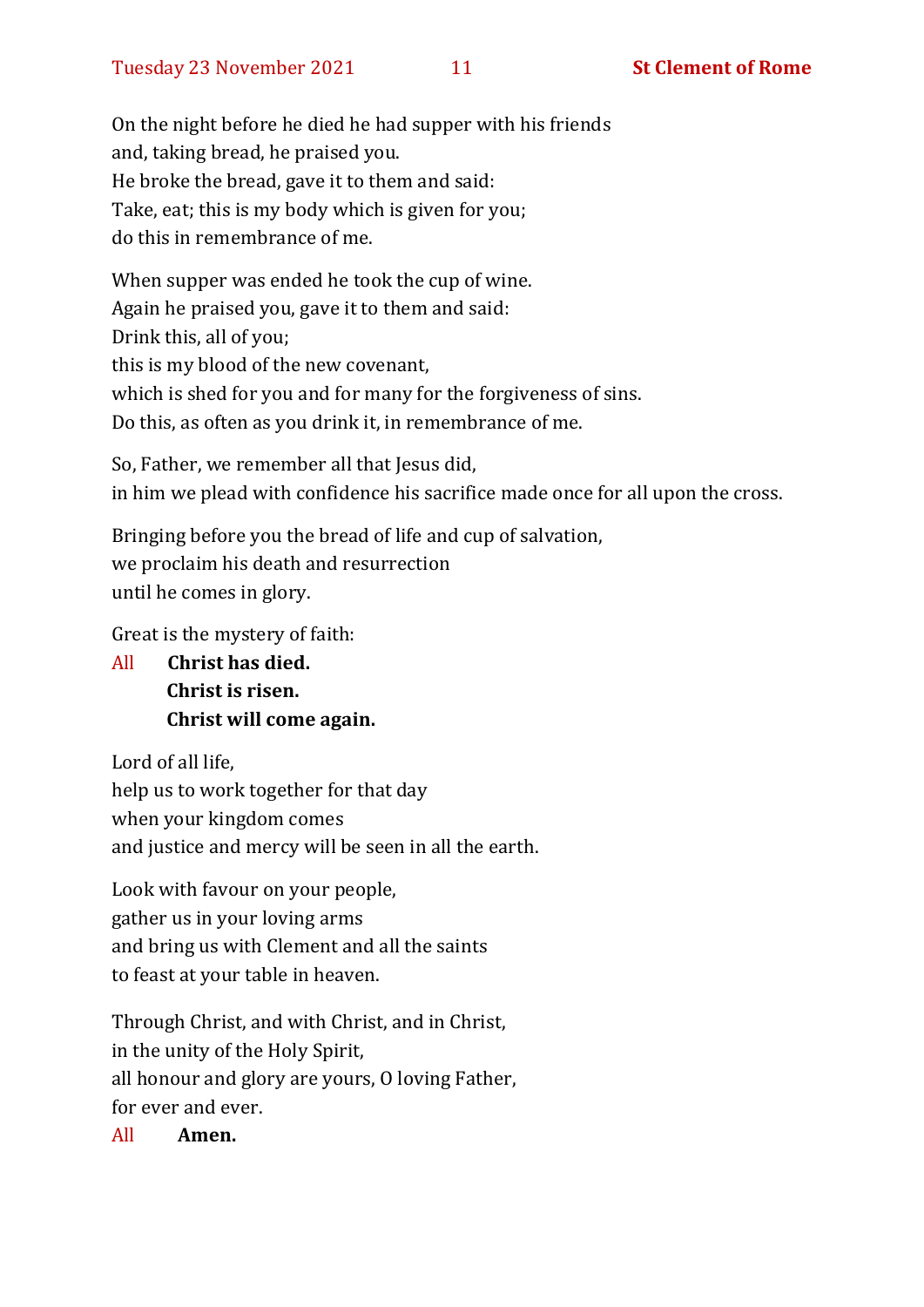#### The Lord's Prayer

As our Saviour taught us, so we pray

All **Our Father in heaven, hallowed be your name, your kingdom come, your will be done, on earth as in heaven. Give us today our daily bread. Forgive us our sins as we forgive those who sin against us. Lead us not into temptation but deliver us from evil. For the kingdom, the power,** 

**and the glory are yours now and for ever. Amen.**

#### Breaking of the Bread

We break this bread to share in the body of Christ.

- All **Though we are many, we are one body, because we all share in one bread.**
- All **Lamb of God,**

**you take away the sin of the world, have mercy on us.**

**Lamb of God, you take away the sin of the world, have mercy on us.**

**Lamb of God, you take away the sin of the world, grant us peace.**

Draw near with faith. Receive the body of our Lord Jesus Christ which he gave for you, and his blood which he shed for you. Eat and drink in remembrance that he died for you, and feed on him in your hearts by faith with thanksgiving.